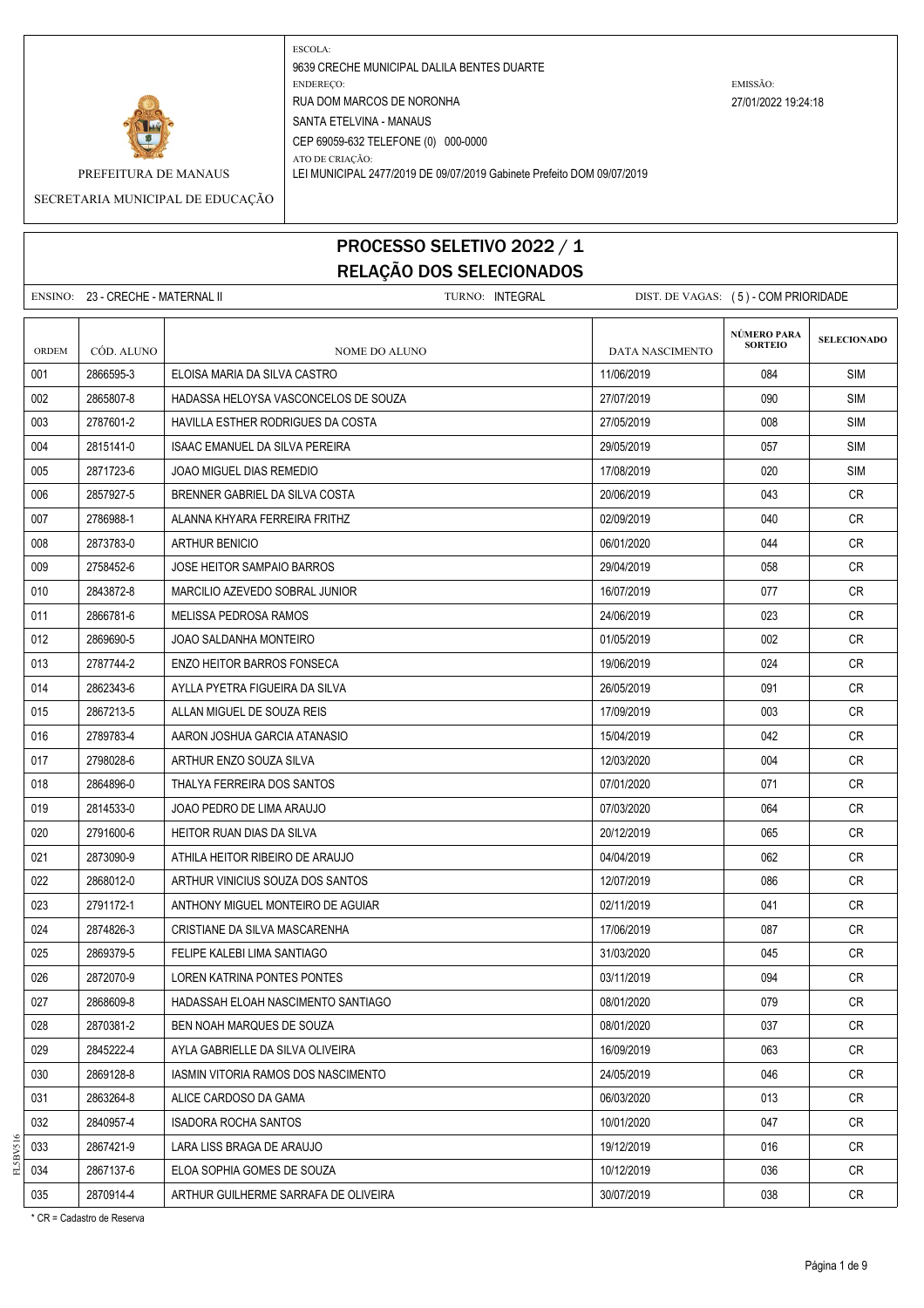

ATO DE CRIAÇÃO:

9639 CRECHE MUNICIPAL DALILA BENTES DUARTE ENDEREÇO: EMISSÃO: RUA DOM MARCOS DE NORONHA 27/01/2022 19:24:18 SANTA ETELVINA - MANAUS CEP 69059-632 TELEFONE (0) 000-0000

PREFEITURA DE MANAUS LEI MUNICIPAL 2477/2019 DE 09/07/2019 Gabinete Prefeito DOM 09/07/2019

SECRETARIA MUNICIPAL DE EDUCAÇÃO

## PROCESSO SELETIVO 2022 / 1 RELAÇÃO DOS SELECIONADOS

ENSINO: 23 - CRECHE - MATERNAL II CHECHE COM PRORIDADE TURNO: INTEGRAL DIST. DE VAGAS: (5) - COM PRIORIDADE

| <b>ORDEM</b> | CÓD. ALUNO | <b>NOME DO ALUNO</b>                        | DATA NASCIMENTO | NÚMERO PARA<br><b>SORTEIO</b> | <b>SELECIONADO</b> |
|--------------|------------|---------------------------------------------|-----------------|-------------------------------|--------------------|
| 036          | 2865276-2  | YOUSSEF SALAH AHMAD SULEIMAN                | 13/02/2020      | 082                           | CR                 |
| 037          | 2847859-2  | JOAO MIGUEL GARCIA PESSOA                   | 05/01/2020      | 039                           | CR                 |
| 038          | 2868445-1  | BENJAMIM PIETRO DA COSTA FRANCELINO         | 16/12/2019      | 099                           | <b>CR</b>          |
| 039          | 2788500-3  | ARTHUR HENRIQUE MARINHO DOS SANTOS DA SILVA | 08/07/2019      | 018                           | CR.                |
| 040          | 2810671-7  | LAURA SOPHIA DA SILVA GOMES                 | 11/02/2020      | 059                           | <b>CR</b>          |
| 041          | 2847699-9  | ANA VITORIA BRASIL DA SILVA                 | 25/02/2020      | 085                           | CR.                |
| 042          | 2789324-3  | <b>ESTER GRAZE SARKIS CHAVES</b>            | 11/10/2019      | 051                           | CR.                |
| 043          | 2867579-7  | LIS MORGANA HOLANDA DE CARVALHO             | 19/11/2019      | 048                           | CR                 |
| 044          | 2867040-0  | CHRISTOPHER CHRISTIAN DA SILVEIRA           | 06/10/2019      | 092                           | CR                 |
| 045          | 2866189-3  | RAFAEL SALAH GOMES DA SILVA                 | 14/11/2019      | 017                           | <b>CR</b>          |
| 046          | 2871789-9  | GAEL ISAQUE CARVALHO CAMPOS                 | 01/03/2020      | 049                           | <b>CR</b>          |
| 047          | 2873230-8  | MIGUEL ALPERES DA SILVA                     | 02/02/2020      | 050                           | <b>CR</b>          |
| 048          | 2873242-1  | EVELLYN MARIA DE LIMA GARCIA                | 30/09/2019      | 025                           | <b>CR</b>          |
| 049          | 2836510-0  | VICTOH RENAN DE SOUSA NUNES                 | 11/12/2019      | 052                           | <b>CR</b>          |
| 050          | 2855986-0  | CLARA BEATRIZ SOUSA RODRIGUES               | 05/05/2019      | 007                           | <b>CR</b>          |
| 051          | 2787061-8  | JORDANA KIARA BAIMA DA SILVA                | 14/04/2019      | 093                           | <b>CR</b>          |
| 052          | 2865305-0  | YASMIN DANIELLA BASTOS SOARES               | 13/01/2020      | 080                           | CR                 |
| 053          | 2840564-1  | MARIA VITORIA DE PAULA ARAUJO               | 26/08/2019      | 061                           | CR                 |
| 054          | 2870860-1  | <b>GABRIEL LEVY GUIMARAES SANTOS</b>        | 02/04/2019      | 056                           | CR                 |
| 055          | 2815442-8  | MARCOS WILLIAMS NOGUEIRA RAMOS              | 06/10/2019      | 069                           | CR.                |
| 056          | 2845778-1  | RAYSSA RAPHAELY FERREIRA BRANDAO            | 02/04/2019      | 026                           | CR.                |
| 057          | 2847164-4  | RAYANDRA SANTOS DE SOUSA                    | 14/09/2019      | 005                           | <b>CR</b>          |
| 058          | 2866162-1  | MARIA LUNNA RODRIGUES DOS SANTOS            | 08/08/2019      | 060                           | CR                 |
| 059          | 2871030-4  | BENICIO LEONARDO DA SILVA OLIVEIRA          | 13/08/2019      | 001                           | CR.                |
| 060          | 2871740-6  | FERNANDA MACIEL VIEIRA                      | 02/10/2019      | 053                           | CR                 |
| 061          | 2869501-1  | MARIA FLOR ALVES DE CARVALHO                | 24/07/2019      | 054                           | CR.                |
| 062          | 2868913-5  | ELOAH PYETRA MIRANDA RODRIGUES              | 28/09/2019      | 066                           | <b>CR</b>          |
| 063          | 2865353-0  | AYLA GABRIELLE OLIVEIRA DE LIMA             | 24/12/2019      | 067                           | CR                 |
| 064          | 2867516-9  | JULIA VALENTYNA SENA MENDES                 | 22/02/2020      | 035                           | CR                 |
| 065          | 2869917-3  | AGATHA ELOA GOUVEIA DE SOUZA                | 15/08/2019      | 055                           | <b>CR</b>          |
| 066          | 2788765-0  | KEMYLLE ELOYSE NASCIMENTO GONCALVES         | 01/03/2020      | 034                           | CR                 |
| 067          | 2750141-8  | EDSON GABRIEL PEREIRA MONTEIRO              | 06/05/2019      | 098                           | CR                 |
| 068          | 2866000-5  | KALEO TARCISIO AGUIAR DE ALMEIDA            | 26/07/2019      | 089                           | <b>CR</b>          |
| 069          | 2866020-0  | KAYLA MARIA AGUIAR DE ALMEIDA               | 26/07/2019      | 009                           | CR                 |
| 070          | 2812994-6  | KLEWTON AUGUSTO AZEVEDO SOUZA               | 14/05/2019      | 014                           | CR                 |

\* CR = Cadastro de Reserva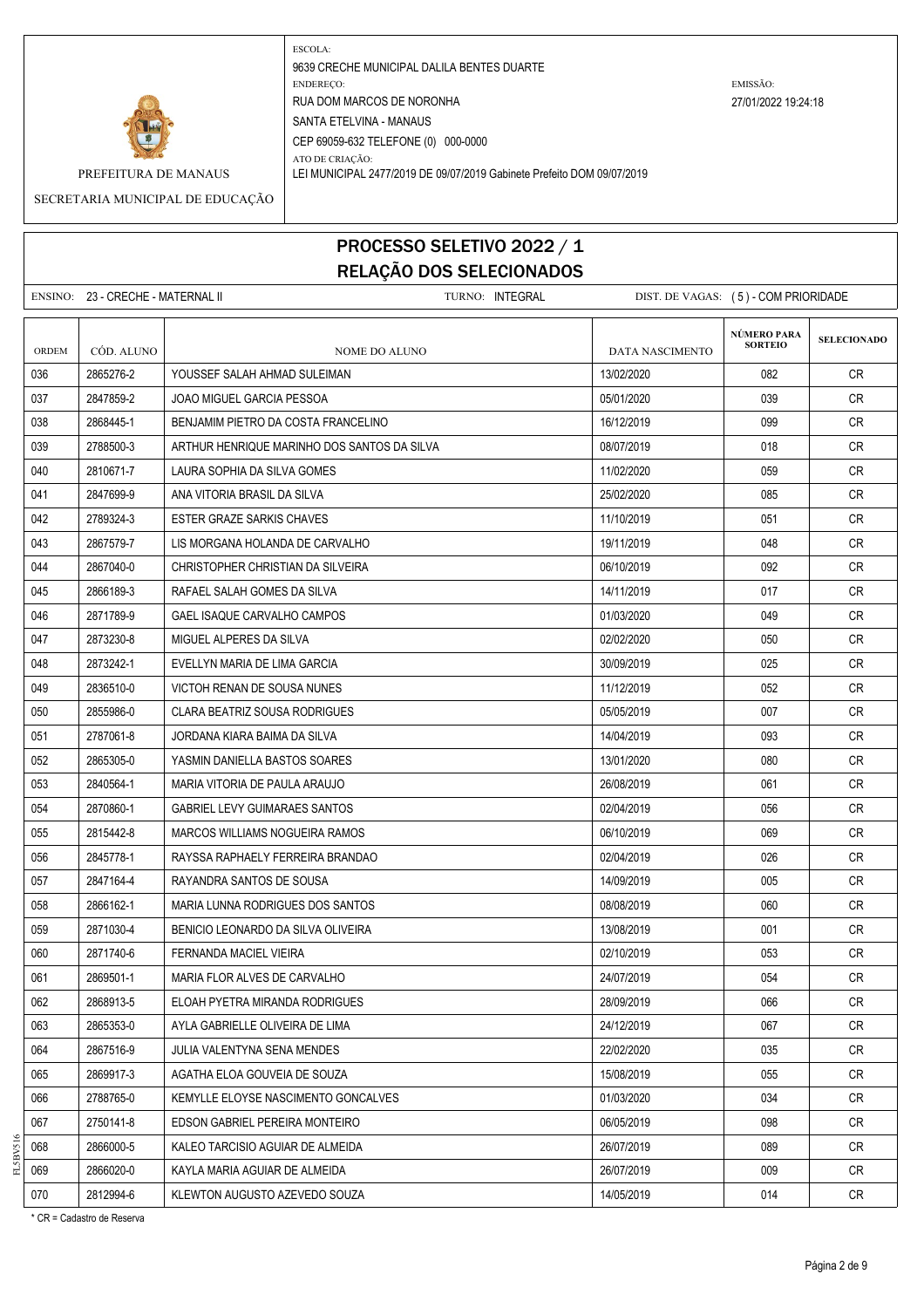

ATO DE CRIAÇÃO: PREFEITURA DE MANAUS LEI MUNICIPAL 2477/2019 DE 09/07/2019 Gabinete Prefeito DOM 09/07/2019

SECRETARIA MUNICIPAL DE EDUCAÇÃO

# PROCESSO SELETIVO 2022 / 1 RELAÇÃO DOS SELECIONADOS

|       | ENSINO: 23 - CRECHE - MATERNAL II | TURNO: INTEGRAL                        | DIST. DE VAGAS: (5) - COM PRIORIDADE |                                      |                    |
|-------|-----------------------------------|----------------------------------------|--------------------------------------|--------------------------------------|--------------------|
| ORDEM | CÓD. ALUNO                        | NOME DO ALUNO                          | <b>DATA NASCIMENTO</b>               | <b>NÚMERO PARA</b><br><b>SORTEIO</b> | <b>SELECIONADO</b> |
| 071   | 2818314-2                         | ANTHONYEL BRYAN RAMOS MESQUITA         | 24/09/2019                           | 073                                  | <b>CR</b>          |
| 072   | 2867094-9                         | LORENZO CALEB DOS SANTOS DA SILVA      | 23/01/2020                           | 068                                  | <b>CR</b>          |
| 073   | 2839510-7                         | RODRIGO DAVID MOREIRA LOIOLA           | 02/07/2019                           | 070                                  | CR.                |
| 074   | 2865481-1                         | HELOISE ARAUJO DE SOUZA                | 02/08/2019                           | 019                                  | <b>CR</b>          |
| 075   | 2863195-1                         | LUIZA CARDOSO DA GAMA                  | 06/03/2020                           | 021                                  | CR                 |
| 076   | 2840534-0                         | MARIA EDUARDA DE PAULA ARAUJO          | 26/08/2019                           | 022                                  | CR.                |
| 077   | 2787610-1                         | DEBORA WALENTINA DE LIMA SALES         | 15/03/2020                           | 027                                  | <b>CR</b>          |
| 078   | 2869391-4                         | JOSUE LIMA SANTIAGO                    | 31/03/2020                           | 015                                  | CR                 |
| 079   | 2829892-6                         | THEO LORENZO SAMPAIO DOS SANTOS        | 09/06/2019                           | 028                                  | CR                 |
| 080   | 2809013-6                         | WENDERSON RYAN ALVES DUARTE            | 13/06/2019                           | 072                                  | <b>CR</b>          |
| 081   | 2788809-6                         | RHUAN PABLO DE LIMA CRUZ               | 21/08/2019                           | 031                                  | <b>CR</b>          |
| 082   | 2838102-5                         | ANA DHULYA DA SILVA RIBEIRO            | 08/09/2019                           | 074                                  | CR                 |
| 083   | 2867560-6                         | WENDREL VICTOR SANTOS DA SILVA         | 07/12/2019                           | 029                                  | <b>CR</b>          |
| 084   | 2814626-3                         | SAMUEL MESSIAS CARIOCA DA SILVA        | 08/07/2019                           | 010                                  | <b>CR</b>          |
| 085   | 2785668-2                         | <b>HELOISA TRINDADE DA SILVA</b>       | 14/12/2019                           | 030                                  | <b>CR</b>          |
| 086   | 2871859-3                         | DAVI ANTUNES DE SOUZA SOBRAL           | 31/12/2019                           | 075                                  | <b>CR</b>          |
| 087   | 2865750-0                         | <b>HEITOR KALEB GOMES MOURAO</b>       | 09/09/2019                           | 076                                  | CR                 |
| 088   | 2788923-8                         | WENZO DANIEL SARKIS FELIX              | 12/01/2020                           | 078                                  | <b>CR</b>          |
| 089   | 2860065-7                         | <b>ILKYANE TELLO MARTINS</b>           | 25/08/2019                           | 096                                  | <b>CR</b>          |
| 090   | 2837032-5                         | KATHERINE GABRIELLA ABREU BRANDAO      | 20/11/2019                           | 081                                  | CR                 |
| 091   | 2830552-3                         | EMANUEL OLIVEIRA MARQUES               | 09/07/2019                           | 088                                  | <b>CR</b>          |
| 092   | 2788480-5                         | ACKSA LORENNA VIEIRA BARBOSA           | 12/07/2019                           | 083                                  | CR                 |
| 093   | 2865391-2                         | LUCAS PYETRO PARTILHO MALTA DOS SANTOS | 10/02/2020                           | 095                                  | CR                 |
| 094   | 2789203-4                         | NICOLAS EMANUEL SANTOS COSTA           | 03/05/2019                           | 011                                  | <b>CR</b>          |
| 095   | 2866544-9                         | NIKOLAS DA SILVA GENTIL                | 21/06/2019                           | 097                                  | CR                 |
| 096   | 2875676-2                         | DAVID SALOMAO VIANA LIRA               | 19/12/2019                           | 006                                  | CR                 |
| 097   | 2839264-7                         | GIOVANNA GOMES DO NASCIMENTO           | 26/09/2019                           | 012                                  | <b>CR</b>          |
| 098   | 2848450-9                         | MIGUEL ANGELO MORAES BRAZ              | 10/04/2019                           | 032                                  | <b>CR</b>          |
| 099   | 2845608-4                         | SOPHIE DA SILVA SAID                   | 02/11/2019                           | 033                                  | <b>CR</b>          |
|       |                                   |                                        |                                      |                                      |                    |
|       |                                   |                                        |                                      |                                      |                    |
|       |                                   |                                        |                                      |                                      |                    |
|       |                                   |                                        |                                      |                                      |                    |
|       |                                   |                                        |                                      |                                      |                    |
|       |                                   |                                        |                                      |                                      |                    |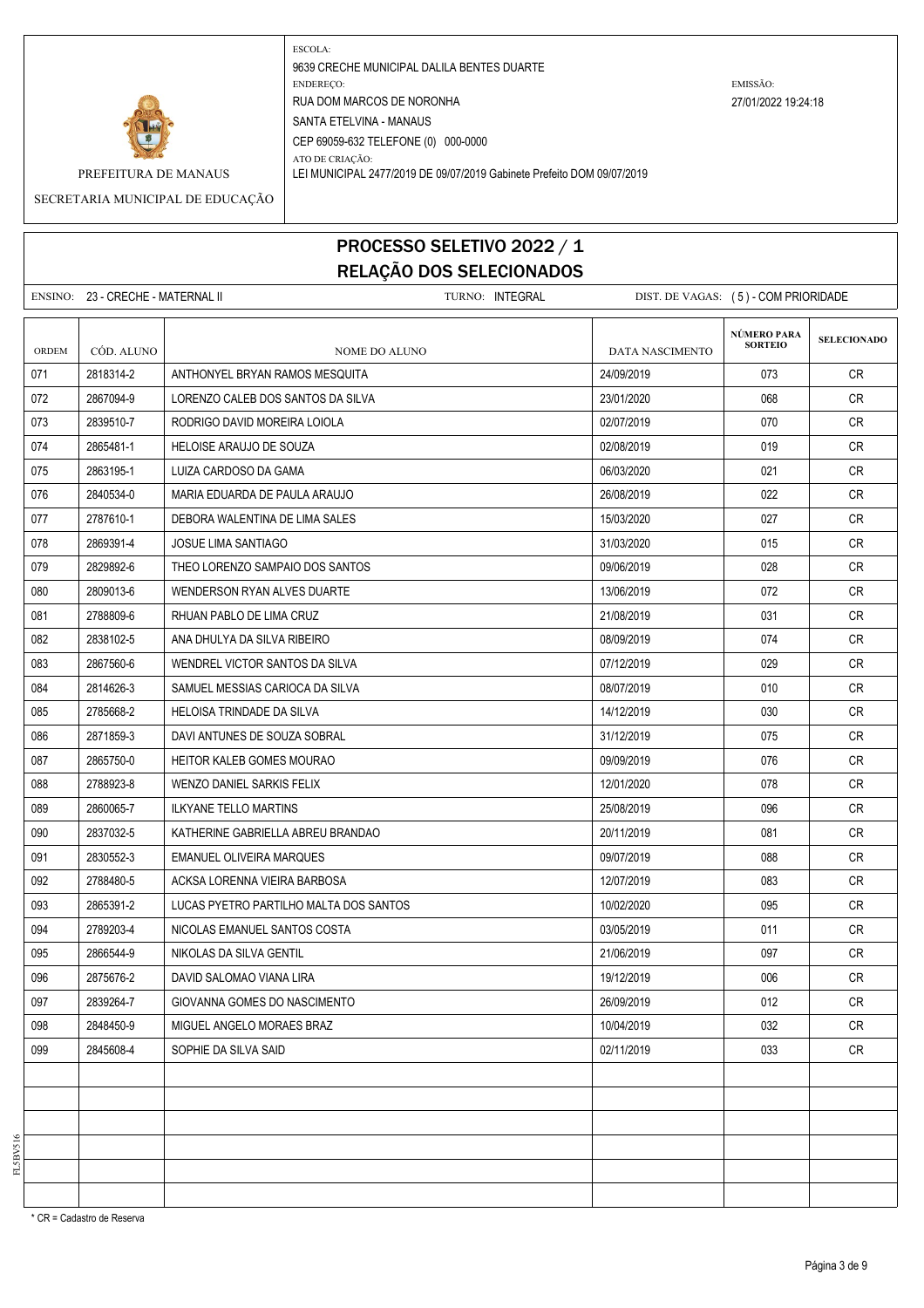

ATO DE CRIAÇÃO: PREFEITURA DE MANAUS LEI MUNICIPAL 2477/2019 DE 09/07/2019 Gabinete Prefeito DOM 09/07/2019

SECRETARIA MUNICIPAL DE EDUCAÇÃO

# PROCESSO SELETIVO 2022 / 1 RELAÇÃO DOS SELECIONADOS

|       | ENSINO: 23 - CRECHE - MATERNAL II |                                         | TURNO: INTEGRAL |                 | DIST. DE VAGAS: (4) - SEM PRIORIDADE |                    |
|-------|-----------------------------------|-----------------------------------------|-----------------|-----------------|--------------------------------------|--------------------|
| ORDEM | CÓD. ALUNO                        | NOME DO ALUNO                           |                 | DATA NASCIMENTO | NÚMERO PARA<br><b>SORTEIO</b>        | <b>SELECIONADO</b> |
| 001   | 2868468-0                         | ZAYON GUIMARAES FREITAS LIMA DE ALMEIDA |                 | 28/03/2020      | 100                                  | <b>SIM</b>         |
| 002   | 2860416-4                         | ALEFF MATHEUS OLIVEIRA DE SOUZA         |                 | 21/12/2019      | 129                                  | <b>SIM</b>         |
| 003   | 2869989-0                         | DAVI EMANUEL RODRIGUES PANFILIO         |                 | 29/08/2019      | 051                                  | <b>SIM</b>         |
| 004   | 2786213-5                         | MAYTE SOFIA BRAGA MACHADO               |                 | 15/10/2019      | 105                                  | SIM                |
| 005   | 2867964-4                         | JOAO GUILHERME MATOS FREIRE             |                 | 27/12/2019      | 143                                  | CR                 |
| 006   | 2873104-2                         | JOSIMAR DOS SANTOS BRAGA                |                 | 28/09/2019      | 128                                  | CR.                |
| 007   | 2868824-4                         | AGATHA BEATRIZ FELIX DOS SANTOS         |                 | 09/11/2019      | 018                                  | CR.                |
| 008   | 2866358-6                         | HADASSA ELOA BEZERRA CAMURCA            |                 | 17/09/2019      | 138                                  | CR                 |
| 009   | 2805886-0                         | VICENTE ARTHUR GALDINO MELO             |                 | 27/10/2019      | 069                                  | CR                 |
| 010   | 2870568-8                         | LAURA SOFHIA MOURA DOS SANTOS           |                 | 13/02/2020      | 157                                  | <b>CR</b>          |
| 011   | 2869258-6                         | MARIA JULIA MARTINS SOLIMOES            |                 | 20/08/2019      | 185                                  | CR                 |
| 012   | 2788436-8                         | DANILO EMANOEL DA SILVA SANTIAGO        |                 | 17/07/2019      | 033                                  | CR                 |
| 013   | 2786987-3                         | MARIA LUIZA DUARTE MESQUITA             |                 | 19/08/2019      | 011                                  | <b>CR</b>          |
| 014   | 2792547-1                         | HEITOR DOS SANTOS DA SILVA              |                 | 02/11/2019      | 139                                  | CR.                |
| 015   | 2848193-3                         | BERNARDO MATHEUS RODRIGUES DA COSTA     |                 | 22/06/2019      | 001                                  | CR.                |
| 016   | 2825500-3                         | NICOLE MANUELA GASSA FERREIRA           |                 | 08/09/2019      | 112                                  | CR.                |
| 017   | 2864431-0                         | ENZO DANIEL DE SOUZA CALDEIRA           |                 | 08/11/2019      | 153                                  | CR.                |
| 018   | 2865715-2                         | EMANUEL BERNARDO MOTA DA SILVA          |                 | 16/03/2020      | 002                                  | CR.                |
| 019   | 2866694-1                         | REBECA ANNELISE ASSIS CAVALCANTE        |                 | 14/08/2019      | 174                                  | <b>CR</b>          |
| 020   | 2830850-6                         | DAVID EMANUEL CAVALCANTE DA SILVA       |                 | 11/05/2019      | 177                                  | CR.                |
| 021   | 2869803-7                         | TEODORO ALVES BELIZARIO                 |                 | 30/07/2019      | 113                                  | CR.                |
| 022   | 2862611-7                         | AURORA BEATRIZ PAULINO COELHO           |                 | 25/05/2019      | 062                                  | CR                 |
| 023   | 2827887-9                         | DANIEL DA CUNHA FEITOSA                 |                 | 19/06/2019      | 035                                  | CR.                |
| 024   | 2800711-5                         | <b>ISABEL OLIVEIRA DE SOUSA</b>         |                 | 08/04/2019      | 046                                  | <b>CR</b>          |
| 025   | 2864977-0                         | <b>JAMILLY PASSOS RIBEIRO</b>           |                 | 25/08/2019      | 154                                  | CR                 |
| 026   | 2823656-4                         | <b>HEITOR LUCAS FREIRE FERREIRA</b>     |                 | 20/01/2020      | 140                                  | <b>CR</b>          |
| 027   | 2788575-5                         | IVANNA ESPERANZA RODRIGUEZ RAMOS        |                 | 25/04/2019      | 050                                  | <b>CR</b>          |
| 028   | 2850017-2                         | AYLA LORRANA DA SILVA RIBEIRO           |                 | 16/02/2020      | 060                                  | CR                 |
| 029   | 2847071-0                         | JULIA GABRIELE LIMA GUIMARAES           |                 | 22/06/2019      | 048                                  | CR                 |
| 030   | 2845602-5                         | MIRELLA BISCARO DOS SANTOS              |                 | 01/08/2019      | 160                                  | CR                 |
| 031   | 2873099-2                         | MAYCON PEREIRA DE AZEVEDO               |                 | 11/04/2019      | 172                                  | <b>CR</b>          |
| 032   | 2863138-2                         | ALICE DA SILVA MONTEIRO                 |                 | 30/08/2019      | 007                                  | CR                 |
| 033   | 2866128-1                         | JHONYS LUCCA DE MATOS PAIXAO            |                 | 26/12/2019      | 182                                  | CR                 |
| 034   | 2866967-3                         | LUCIANA GABRIELA NOBRE MIRANDA          |                 | 23/05/2019      | 003                                  | CR                 |
| 035   | 2743064-2                         | MANUELLA CAMPOS HOLANDA LIMA            |                 | 13/07/2019      | 134                                  | CR                 |

\* CR = Cadastro de Reserva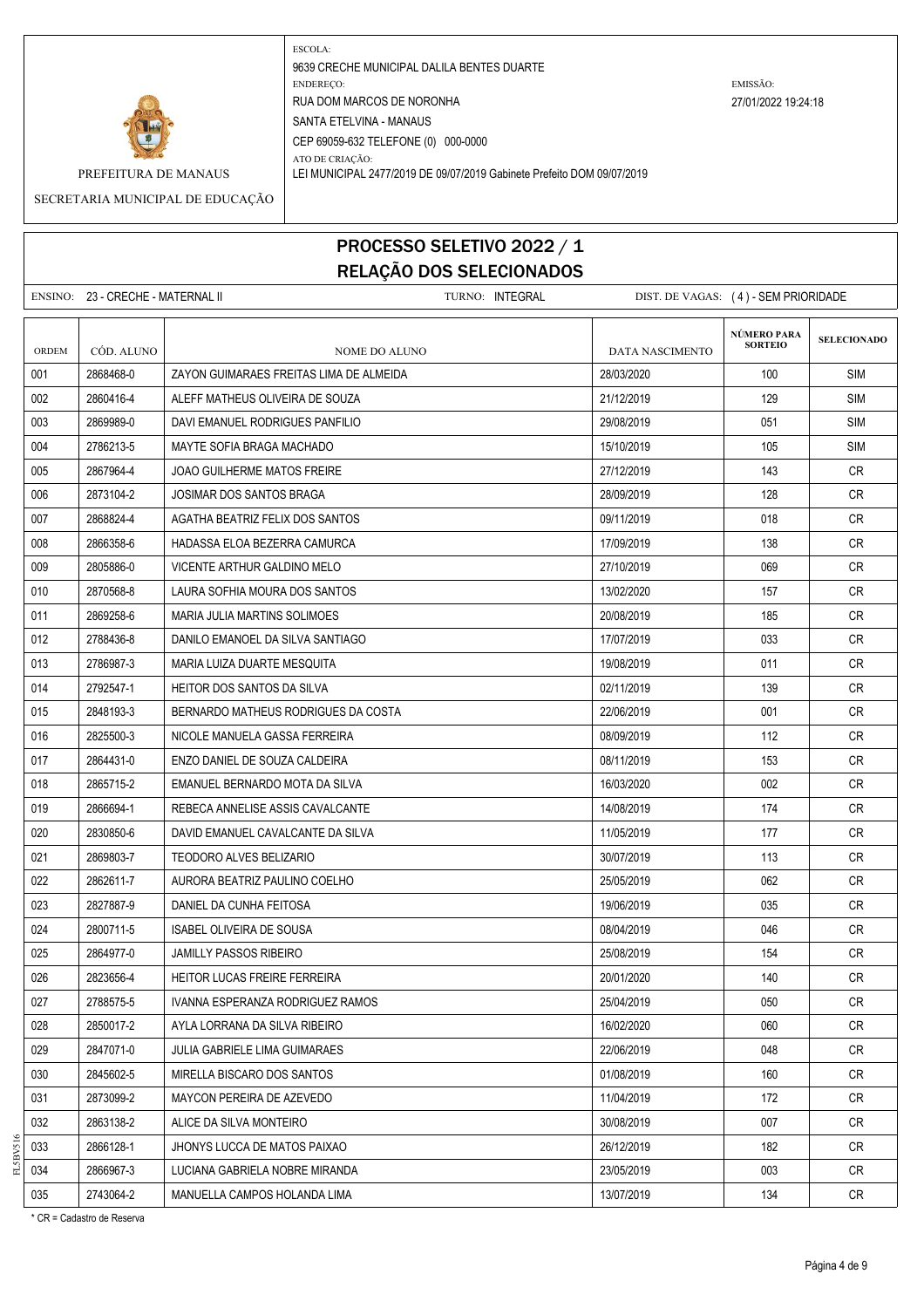

ATO DE CRIAÇÃO: PREFEITURA DE MANAUS LEI MUNICIPAL 2477/2019 DE 09/07/2019 Gabinete Prefeito DOM 09/07/2019

SECRETARIA MUNICIPAL DE EDUCAÇÃO

## PROCESSO SELETIVO 2022 / 1 RELAÇÃO DOS SELECIONADOS

|       | ENSINO: 23 - CRECHE - MATERNAL II | TURNO: INTEGRAL                            | DIST. DE VAGAS: (4) - SEM PRIORIDADE |                               |                    |  |
|-------|-----------------------------------|--------------------------------------------|--------------------------------------|-------------------------------|--------------------|--|
| ORDEM | CÓD. ALUNO                        | NOME DO ALUNO                              | <b>DATA NASCIMENTO</b>               | NÚMERO PARA<br><b>SORTEIO</b> | <b>SELECIONADO</b> |  |
| 036   | 2869390-6                         | MARIA BEATRIZ GONCALVES PORFIRIO           | 15/03/2020                           | 098                           | CR                 |  |
| 037   | 2792473-4                         | YOUSSEPH VALENTIN SOUZA RODRIGUES          | 24/09/2019                           | 095                           | CR                 |  |
| 038   | 2829023-2                         | ARIELA ANNELYSE SOUZA SALES                | 02/05/2019                           | 130                           | CR                 |  |
| 039   | 2869412-0                         | ANTHONY VALENTIM DE LIMA TORQUATO DE SOUZA | 04/06/2019                           | 173                           | <b>CR</b>          |  |
| 040   | 2866447-7                         | <b>ISAAC WILLIAM RIBEIRO SILVA</b>         | 16/08/2019                           | 107                           | CR.                |  |
| 041   | 2867768-4                         | MESSIAS KALEBYN RONDON RUIZ                | 10/09/2019                           | 004                           | CR                 |  |
| 042   | 2870787-7                         | PEDRO VALENTIN DIAS ALMEIDA                | 30/09/2019                           | 106                           | CR                 |  |
| 043   | 2864788-2                         | ENZO EMANUEL DA SILVA NOGUEIRA             | 14/12/2019                           | 029                           | CR.                |  |
| 044   | 2812544-4                         | THOMAS DANIEL DA SILVA                     | 14/12/2019                           | 090                           | CR                 |  |
| 045   | 2866559-7                         | MARCOS RAFAEL DE OLIVEIRA DUARTE           | 30/04/2019                           | 092                           | CR                 |  |
| 046   | 2786809-5                         | THEO KAEL BERNARDES CASTRO                 | 06/12/2019                           | 122                           | CR                 |  |
| 047   | 2738539-6                         | JOAO MIGUEL RODRIGUES FERNANDES            | 05/08/2019                           | 120                           | CR.                |  |
| 048   | 2797862-1                         | JOAO MIGUEL SILVA FERREIRA                 | 16/06/2019                           | 146                           | CR                 |  |
| 049   | 2867217-8                         | FERNANDA VITORIA SANTOS SILVA              | 04/04/2019                           | 166                           | CR.                |  |
| 050   | 2871269-2                         | PEROLA CECILIA DE SOUZA DE CASTRO          | 18/01/2020                           | 099                           | <b>CR</b>          |  |
| 051   | 2871746-5                         | BENJAMIN OTTO COLARES DE LIMA              | 30/03/2020                           | 144                           | CR                 |  |
| 052   | 2771557-4                         | <b>MAITE NUNES GOIS</b>                    | 13/11/2019                           | 010                           | CR                 |  |
| 053   | 2798039-1                         | NOAH MACENO SOUZA                          | 17/10/2019                           | 086                           | CR                 |  |
| 054   | 2867371-9                         | ALLANA EMANUELY CARDOSO GOMES              | 16/06/2019                           | 082                           | CR                 |  |
| 055   | 2850263-9                         | DEBORA DA SILVA DE ALMEIDA                 | 15/06/2019                           | 047                           | <b>CR</b>          |  |
| 056   | 2872614-6                         | BENJAMIM MURILO COELHO DOS SANTOS          | 15/02/2020                           | 108                           | CR                 |  |
| 057   | 2854724-1                         | RICARDO EMANUEL SANTOS RODRIGUES           | 13/05/2019                           | 094                           | CR                 |  |
| 058   | 2750427-1                         | JULLIE VALENTINA DINIZ DA SILVA            | 29/09/2019                           | 030                           | CR                 |  |
| 059   | 2856057-4                         | DAVI MIGUEL MOREIRA SOUZA                  | 09/03/2020                           | 148                           | CR                 |  |
| 060   | 2865008-5                         | YAN SIMAS DA SILVA                         | 03/02/2020                           | 023                           | CR                 |  |
| 061   | 2855850-2                         | LUNNA MARIA BATISTA DE PAULA               | 20/05/2019                           | 005                           | <b>CR</b>          |  |
| 062   | 2869677-8                         | ENZO GAEL OLIVEIRA DE ALENCAR              | 11/09/2019                           | 043                           | <b>CR</b>          |  |
| 063   | 2788030-3                         | DANIEL ARTHUR BORGES CARTAXO               | 07/10/2019                           | 176                           | CR                 |  |
| 064   | 2785733-6                         | LIZ SANTANA REBOUCAS                       | 19/09/2019                           | 155                           | <b>CR</b>          |  |
| 065   | 2865323-8                         | MARIA JULIA FERREIRA QUEIROZ               | 07/06/2019                           | 049                           | CR                 |  |
| 066   | 2751626-1                         | ELISA BEATRICE NASCIMENTO FOGASSA          | 30/04/2019                           | 178                           | CR                 |  |
| 067   | 2869949-1                         | FRANCISCO MANUEL MENDONCA DA SILVA         | 06/04/2019                           | 013                           | <b>CR</b>          |  |
| 068   | 2871731-7                         | ARTHUR BERNARDO DA SILVA DE LIMA           | 16/04/2019                           | 132                           | CR                 |  |
| 069   | 2745129-1                         | MARIELVIS SARAYU BERMUDEZ VILLARROEL       | 04/09/2019                           | 156                           | CR                 |  |
| 070   | 2793604-0                         | IGOR GABRIEL OLIVEIRA PEDROSA              | 25/06/2019                           | 039                           | CR                 |  |

\* CR = Cadastro de Reserva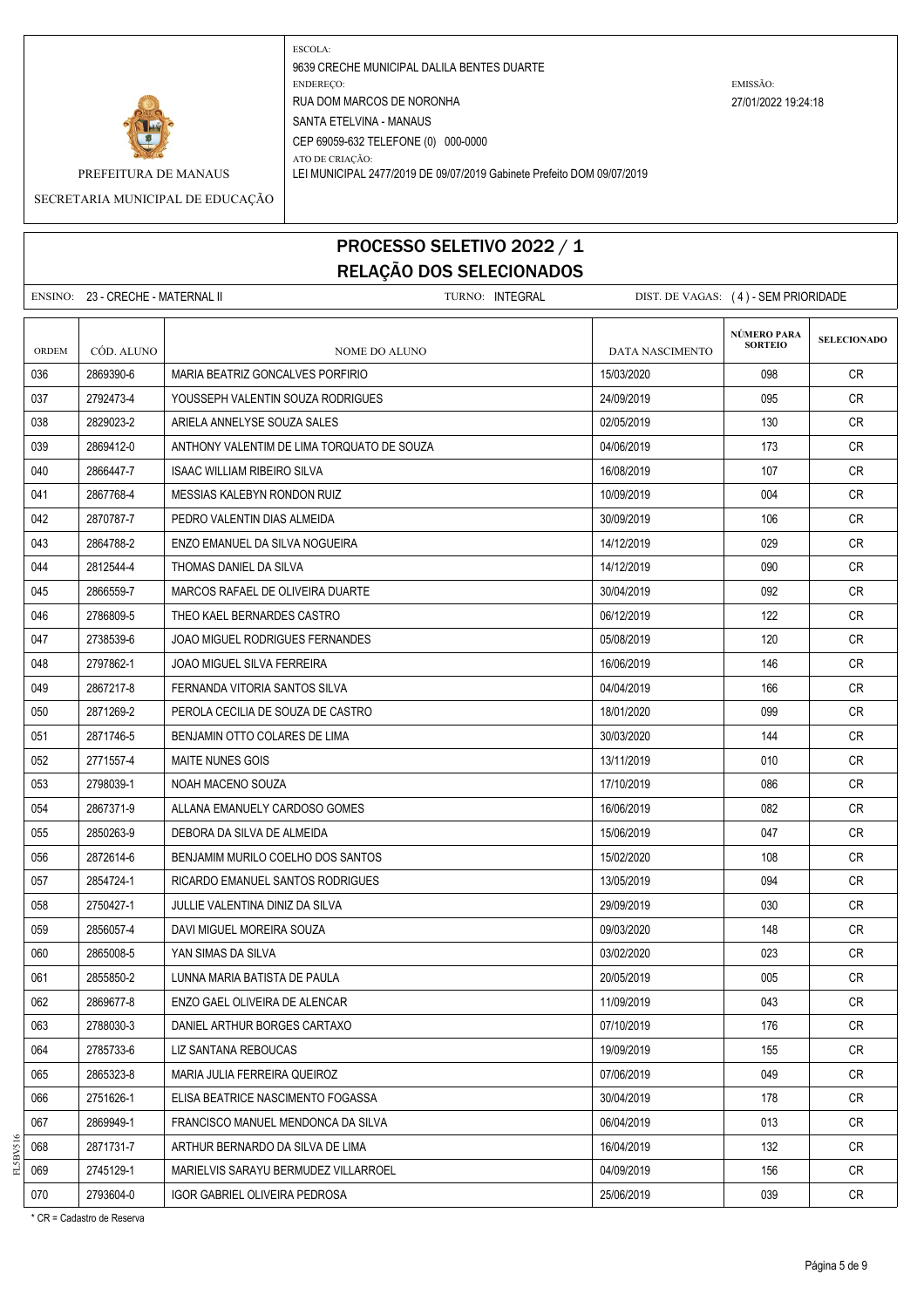



ATO DE CRIAÇÃO: PREFEITURA DE MANAUS LEI MUNICIPAL 2477/2019 DE 09/07/2019 Gabinete Prefeito DOM 09/07/2019

SECRETARIA MUNICIPAL DE EDUCAÇÃO

## PROCESSO SELETIVO 2022 / 1 RELAÇÃO DOS SELECIONADOS

|       | ENSINO: 23 - CRECHE - MATERNAL II | TURNO: INTEGRAL                       | DIST. DE VAGAS: (4) - SEM PRIORIDADE |                                      |                    |  |
|-------|-----------------------------------|---------------------------------------|--------------------------------------|--------------------------------------|--------------------|--|
| ORDEM | CÓD. ALUNO                        | NOME DO ALUNO                         | DATA NASCIMENTO                      | <b>NÚMERO PARA</b><br><b>SORTEIO</b> | <b>SELECIONADO</b> |  |
| 071   | 2855779-4                         | ALICE CASTRO DA SILVA                 | 02/07/2019                           | 052                                  | <b>CR</b>          |  |
| 072   | 2873272-3                         | <b>HELIO GOMES GUIMARAES JUNIOR</b>   | 18/09/2019                           | 044                                  | <b>CR</b>          |  |
| 073   | 2790731-7                         | WALECKSANDRO LOHAN DA SILVA TAVARES   | 27/08/2019                           | 091                                  | CR                 |  |
| 074   | 2865899-0                         | ANA LIVIA DA COSTA GAMA               | 02/11/2019                           | 141                                  | CR                 |  |
| 075   | 2815120-8                         | ELIZEU MIGUEL BENIGNO RIBEIRO         | 25/02/2020                           | 053                                  | <b>CR</b>          |  |
| 076   | 2843939-2                         | THEO ANTONY ABOAXE GOMES              | 05/02/2020                           | 121                                  | <b>CR</b>          |  |
| 077   | 2788842-8                         | ANTONIO DO LAGO MARTINS               | 15/10/2019                           | 074                                  | CR                 |  |
| 078   | 2850450-0                         | LORENA SEIXAS MESQUITA                | 27/05/2019                           | 063                                  | <b>CR</b>          |  |
| 079   | 2866092-7                         | LORENZO SUAREZ DE MATOS PAIXAO        | 26/12/2019                           | 109                                  | CR                 |  |
| 080   | 2792574-9                         | LUIS BENICIO OLIVEIRA RIOS            | 07/07/2019                           | 171                                  | CR                 |  |
| 081   | 2838723-6                         | APOLO DOS SANTOS ALFAIA               | 06/07/2019                           | 136                                  | <b>CR</b>          |  |
| 082   | 2849278-1                         | WALLACE WILLIAM DE SOUZA SILVA        | 11/05/2019                           | 114                                  | CR                 |  |
| 083   | 2866346-2                         | PAULO EFRAIM SANTOS CAMPOS            | 18/06/2019                           | 064                                  | <b>CR</b>          |  |
| 084   | 2867080-9                         | ALICE CRISTINE SAMPAIO MAGALHAES      | 26/01/2020                           | 131                                  | <b>CR</b>          |  |
| 085   | 2870095-3                         | MIRELLA DO NASCIMENTO LOPES           | 24/03/2020                           | 028                                  | CR.                |  |
| 086   | 2865538-9                         | ANA VICTORIA ARAUJO GOMES             | 30/12/2019                           | 006                                  | CR.                |  |
| 087   | 2875210-4                         | GIOVANA MANUELLY DE OLIVEIRA QUEIROZ  | 18/06/2019                           | 115                                  | CR                 |  |
| 088   | 2869361-2                         | LUCCA GABRIEL TRINDADE POLICARPIO     | 22/01/2020                           | 110                                  | <b>CR</b>          |  |
| 089   | 2865759-4                         | HELENA CHRYSTINNA PEDROSA VASCONCELOS | 20/12/2019                           | 036                                  | <b>CR</b>          |  |
| 090   | 2871616-7                         | LAIS VITORIA DA SILVA SOUZA           | 18/08/2019                           | 119                                  | CR                 |  |
| 091   | 2870733-8                         | ANTONELLA LIANA BETANCOURT SILVA      | 25/02/2020                           | 168                                  | CR.                |  |
| 092   | 2740288-6                         | ANA LUYZA COSTA DE OLIVEIRA           | 01/10/2019                           | 101                                  | <b>CR</b>          |  |
| 093   | 2865204-5                         | ANANDA DE ARAUJO GUIMARAES            | 22/12/2019                           | 072                                  | CR                 |  |
| 094   | 2865066-2                         | JHONATAN DARON GAMA SILVA             | 21/02/2020                           | 158                                  | CR                 |  |
| 095   | 2866149-4                         | ELOA VIANA DA SILVA                   | 26/11/2019                           | 076                                  | <b>CR</b>          |  |
| 096   | 2867679-3                         | ESTHER JUCOVISKY FROTA DA COSTA       | 10/07/2019                           | 012                                  | CR                 |  |
| 097   | 2831574-0                         | RAFAELA MELINDA RAMOS DA SILVA        | 14/04/2019                           | 061                                  | CR                 |  |
| 098   | 2866973-8                         | CECILIA CAMPOS CORTEZAO               | 26/11/2019                           | 123                                  | CR                 |  |
| 099   | 2870817-2                         | <b>JULIO CESAR GOES PLACIDO</b>       | 09/03/2020                           | 021                                  | CR                 |  |
| 100   | 2868578-4                         | <b>IUDE CAUE VIANA LIMA</b>           | 19/07/2019                           | 170                                  | <b>CR</b>          |  |
| 101   | 2817564-6                         | KHARLOS MIGUEL DA SILVA DE SOUZA      | 26/03/2020                           | 093                                  | CR                 |  |
| 102   | 2870188-7                         | AMANDA FRANCA CAMARA                  | 20/04/2019                           | 145                                  | CR                 |  |
| 103   | 2789604-8                         | THEO DAVI ROSENDO DO NASCIMENTO       | 27/11/2019                           | 167                                  | CR                 |  |
| 104   | 2865704-7                         | RAMON MORAIS DO NASCIMENTO            | 27/11/2019                           | 163                                  | CR                 |  |

105 2866604-6 NICOLAS EMANOEL FRANCISCO SOUZA 16/05/2019 16/05/2019 059 CR

\* CR = Cadastro de Reserva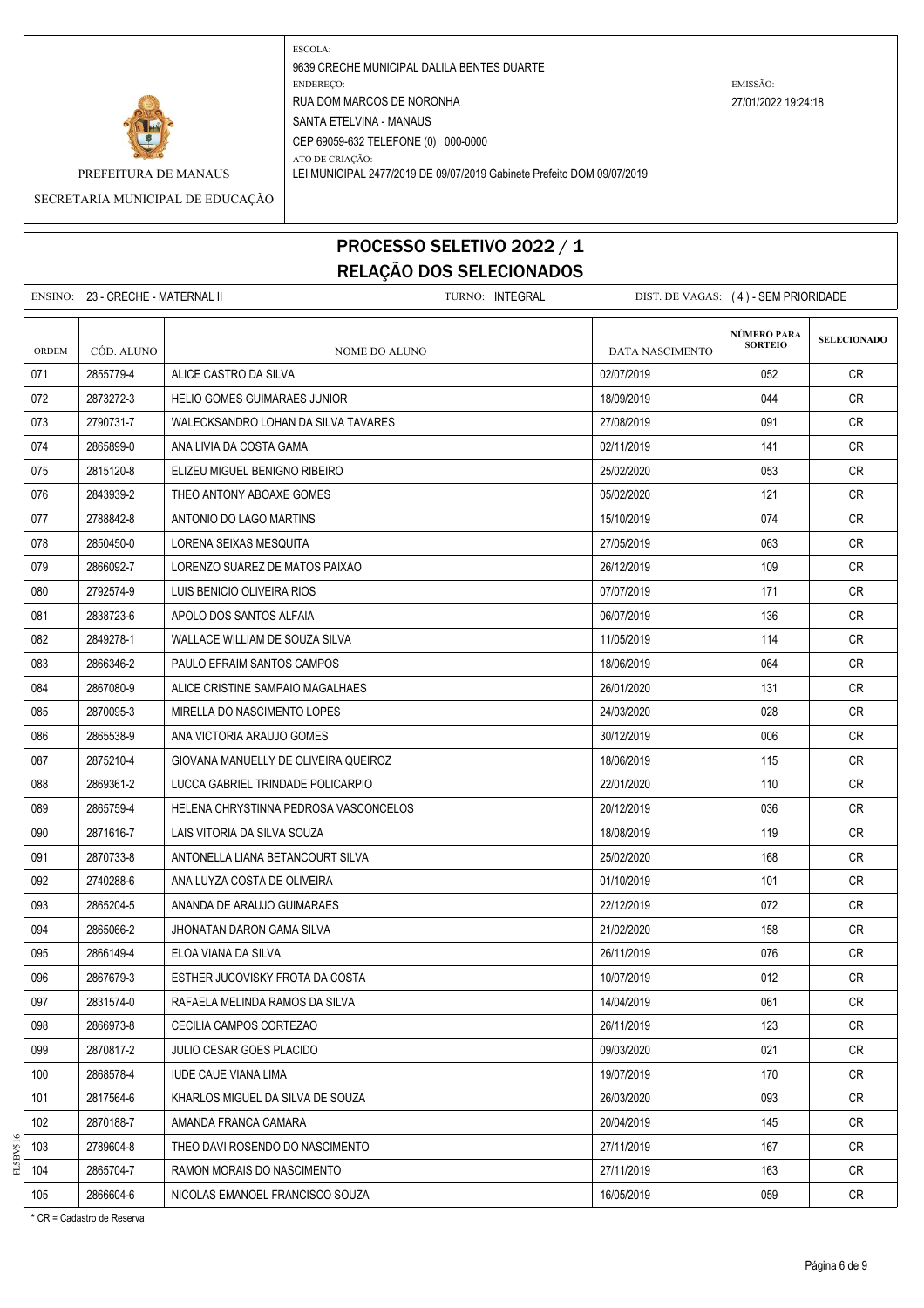

ATO DE CRIAÇÃO:

PREFEITURA DE MANAUS LEI MUNICIPAL 2477/2019 DE 09/07/2019 Gabinete Prefeito DOM 09/07/2019 SECRETARIA MUNICIPAL DE EDUCAÇÃO

> PROCESSO SELETIVO 2022 / 1 RELAÇÃO DOS SELECIONADOS

ENSINO: 23 - CRECHE - MATERNAL II CHECHE - MATERNAL II TURNO: INTEGRAL DIST. DE VAGAS: (4) - SEM PRIORIDADE

| <b>ORDEM</b> | CÓD. ALUNO | NOME DO ALUNO                        | DATA NASCIMENTO | <b>NÚMERO PARA</b><br><b>SORTEIO</b> | <b>SELECIONADO</b> |
|--------------|------------|--------------------------------------|-----------------|--------------------------------------|--------------------|
| 106          | 2865078-6  | SAMANTHA SOPHIA CARVALHO DA COSTA    | 10/01/2020      | 014                                  | CR                 |
| 107          | 2786376-0  | GAEL CARDOSO FARIAS                  | 09/04/2019      | 181                                  | CR                 |
| 108          | 2808781-0  | LUAN GABRIEL DA COSTA MARIALVA       | 26/11/2019      | 031                                  | CR                 |
| 109          | 2788071-0  | ARTHUR LEVI PEIXOTO PIMENTEL         | 17/08/2019      | 034                                  | CR                 |
| 110          | 2865664-4  | ISABELLA VICTORIA CAVALCANTE BARBOSA | 03/12/2019      | 017                                  | <b>CR</b>          |
| 111          | 2869783-9  | KAUA HENRIQUE LOPES DA SILVA         | 11/07/2019      | 151                                  | <b>CR</b>          |
| 112          | 2871717-1  | CHRYSTIAN BRUCE DE SOUZA GUERREIRO   | 04/05/2019      | 037                                  | CR                 |
| 113          | 2785937-1  | MIGUEL SILVA EVANGELISTA             | 15/10/2019      | 159                                  | <b>CR</b>          |
| 114          | 2818673-7  | PEDRO WILLIAMS SANTOS DA CRUZ        | 09/11/2019      | 161                                  | <b>CR</b>          |
| 115          | 2867737-4  | HELENA DA SILVA SANTOS               | 22/06/2019      | 054                                  | CR                 |
| 116          | 2869704-9  | HELLEN CARLA DE MACEDO PIMENTEL      | 15/07/2019      | 038                                  | CR                 |
| 117          | 2738534-5  | CLARA BEATRICE DA SILVA OLIVEIRA     | 18/01/2020      | 183                                  | <b>CR</b>          |
| 118          | 2866383-7  | PIETRA SILVA SANTOS                  | 20/05/2019      | 015                                  | CR                 |
| 119          | 2869298-5  | MARIA EDUARDA VIEIRA DO NASCIMENTO   | 07/07/2019      | 116                                  | <b>CR</b>          |
| 120          | 2865843-4  | LAURA SOFIA DE SOUSA COSTA           | 25/08/2019      | 055                                  | CR                 |
| 121          | 2865227-4  | MARINA RAFAELA COLARES DOS SANTOS    | 03/07/2019      | 096                                  | CR                 |
| 122          | 2835713-2  | MARIA ISADORA MONTEIRO OLIVEIRA      | 04/10/2019      | 073                                  | <b>CR</b>          |
| 123          | 2845053-1  | AGATHA VALENTINA LIMA DE SOUZA       | 06/01/2020      | 040                                  | CR                 |
| 124          | 2872544-1  | AVILLA SOFIA GUILHERME LACERDA       | 17/04/2019      | 126                                  | CR                 |
| 125          | 2873045-3  | DAVI DE SOUZA CARVALHO               | 29/07/2019      | 102                                  | <b>CR</b>          |
| 126          | 2840841-1  | RAISSA MANUELA FERNANDES SOUZA       | 21/01/2020      | 162                                  | CR.                |
| 127          | 2865916-3  | AURORA DE SOUZA SACRAMENTO           | 22/09/2019      | 056                                  | <b>CR</b>          |
| 128          | 2788860-6  | ALICE SOPHIA BARBOSA DE MELO         | 27/06/2019      | 097                                  | <b>CR</b>          |
| 129          | 2866879-0  | ELIAS CASTRO BRAZ                    | 06/11/2019      | 020                                  | CR                 |
| 130          | 2867501-0  | JHON BRYAN SOUZA DA SILVA            | 12/02/2020      | 117                                  | <b>CR</b>          |
| 131          | 2815267-0  | LAURA GOMES DE ARAUJO                | 19/05/2019      | 008                                  | CR                 |
| 132          | 2864353-4  | THAYLA HELENA SILVA MOREIRA          | 22/05/2019      | 067                                  | <b>CR</b>          |
| 133          | 2706930-3  | HEITOR MORAIS DE ARAUJO CABRAL       | 19/09/2019      | 065                                  | <b>CR</b>          |
| 134          | 2854707-1  | KEMELLY EDUARDA ARAUJO MARQUES       | 21/08/2019      | 164                                  | CR                 |
| 135          | 2840374-6  | RODRIGO NATTANAEL FERNANDES CALDAS   | 13/01/2020      | 165                                  | CR                 |
| 136          | 2789579-3  | AYLA DE OLIVEIRA PACHECO             | 14/07/2019      | 133                                  | CR                 |
| 137          | 2873569-2  | PEROLA GABRIELA ALVES MELO           | 14/05/2019      | 088                                  | CR                 |
| 138          | 2873696-6  | ELENA SOFIA MARANS DE LIMA           | 21/09/2019      | 024                                  | <b>CR</b>          |
| 139          | 2786229-1  | VICTOR URIAH GAMA TEIXEIRA           | 13/10/2019      | 016                                  | CR                 |
| 140          | 2851399-1  | TAIS ELOAH DE SOUZA GOMES            | 19/08/2019      | 111                                  | CR                 |

\* CR = Cadastro de Reserva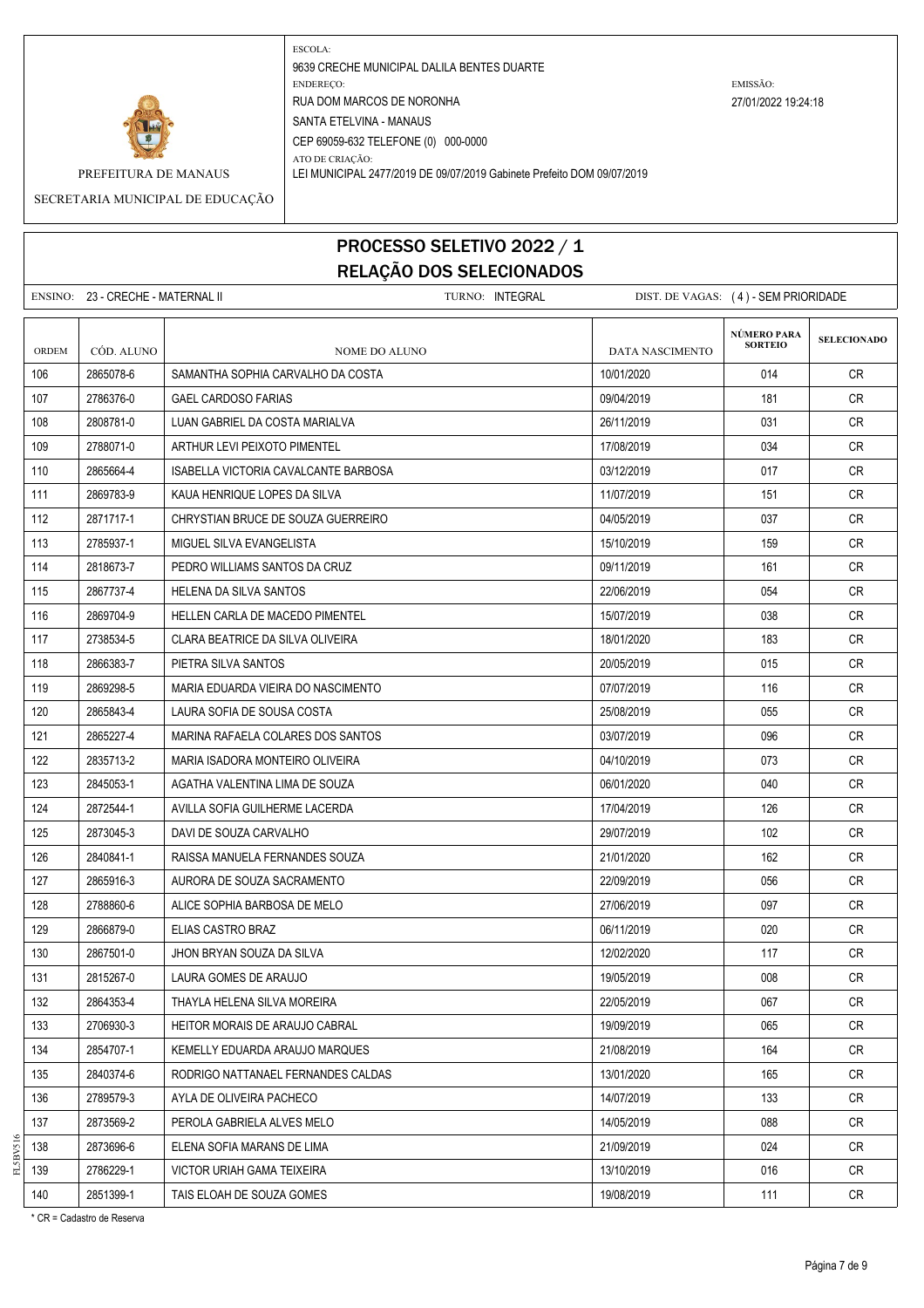

ATO DE CRIAÇÃO: PREFEITURA DE MANAUS LEI MUNICIPAL 2477/2019 DE 09/07/2019 Gabinete Prefeito DOM 09/07/2019

SECRETARIA MUNICIPAL DE EDUCAÇÃO

### PROCESSO SELETIVO 2022 / 1 RELAÇÃO DOS SELECIONADOS

|                                                                                              |            | הטרוטוטובנים טטע טאקאבומ                   |                 |                                      |                    |
|----------------------------------------------------------------------------------------------|------------|--------------------------------------------|-----------------|--------------------------------------|--------------------|
| ENSINO: 23 - CRECHE - MATERNAL II<br>TURNO: INTEGRAL<br>DIST. DE VAGAS: (4) - SEM PRIORIDADE |            |                                            |                 |                                      |                    |
| ORDEM                                                                                        | CÓD. ALUNO | NOME DO ALUNO                              | DATA NASCIMENTO | <b>NÚMERO PARA</b><br><b>SORTEIO</b> | <b>SELECIONADO</b> |
| 141                                                                                          | 2865439-0  | EZEQUIEL MARIN FERNANDES                   | 08/06/2019      | 137                                  | CR                 |
| 142                                                                                          | 2871721-0  | CASSIO HENRIQUE MARTINS DA SILVA           | 14/02/2020      | 118                                  | CR                 |
| 143                                                                                          | 2865389-0  | AGNES MAITE GOMES LIMA                     | 18/08/2019      | 019                                  | <b>CR</b>          |
| 144                                                                                          | 2808400-4  | NADINY SOFIA DA SILVA CARVALHO             | 02/08/2019      | 057                                  | CR                 |
| 145                                                                                          | 2865498-6  | RYKELMY RENAN BEZERRA REINALDO             | 21/08/2019      | 066                                  | CR                 |
| 146                                                                                          | 2823361-1  | MIGUEL HENRIQUE DUARTE DE SOUZA            | 11/04/2019      | 085                                  | <b>CR</b>          |
| 147                                                                                          | 2790637-0  | EDEVAR MARTINS FREIRE JUNIOR               | 10/06/2019      | 103                                  | CR                 |
| 148                                                                                          | 2844785-9  | MARIA JULIA BRAGA AMARAL                   | 27/07/2019      | 184                                  | <b>CR</b>          |
| 149                                                                                          | 2867095-7  | NELY REBECA VIANA DE OLIVEIRA              | 18/12/2019      | 058                                  | <b>CR</b>          |
| 150                                                                                          | 2872249-3  | <b>HEITOR LUIS DE SOUSA ARAUJO</b>         | 05/10/2019      | 169                                  | <b>CR</b>          |
| 151                                                                                          | 2865613-0  | <b>ELIAS EMANUEL</b>                       | 02/02/2020      | 068                                  | <b>CR</b>          |
| 152                                                                                          | 2866736-0  | <b>JOAO BENICIO BRITO VIEIRA</b>           | 05/03/2020      | 009                                  | <b>CR</b>          |
| 153                                                                                          | 2818839-0  | OTAVIO GAIA NETO                           | 08/07/2019      | 087                                  | <b>CR</b>          |
| 154                                                                                          | 2869870-3  | WILLIAM RUAN MARIANO DE SOUZA              | 25/09/2019      | 022                                  | <b>CR</b>          |
| 155                                                                                          | 2787172-0  | MARIA HELLOISE NOGUEIRA DA COSTA           | 28/07/2019      | 147                                  | <b>CR</b>          |
| 156                                                                                          | 2866347-0  | SOPHIA MANOELLA LIMA DA CRUZ               | 28/05/2019      | 089                                  | <b>CR</b>          |
| 157                                                                                          | 2866329-2  | JAMILLY ALVES DE SOUZA                     | 27/02/2020      | 070                                  | <b>CR</b>          |
| 158                                                                                          | 2868781-7  | LUNA SOFIA SOARES MACIEL                   | 11/04/2019      | 104                                  | <b>CR</b>          |
| 159                                                                                          | 2725822-0  | HELOISA VITORIA SILVA DE ANDRADE           | 29/08/2019      | 124                                  | CR                 |
| 160                                                                                          | 2788353-1  | ARTHUR ALVES CRUZ                          | 03/01/2020      | 175                                  | <b>CR</b>          |
| 161                                                                                          | 2789106-2  | EBRAIM GABRIEL SILVA DOS SANTOS            | 20/06/2019      | 041                                  | <b>CR</b>          |
| 162                                                                                          | 2867268-2  | ANGELO RYAN RIBEIRO                        | 05/12/2019      | 125                                  | <b>CR</b>          |
| 163                                                                                          | 2787106-1  | JOAO GAEL VILASSA VITAL                    | 18/12/2019      | 127                                  | <b>CR</b>          |
| 164                                                                                          | 2867950-4  | ARLLOW RHODRYCH PRINTES DE OLIVEIRA        | 07/03/2020      | 152                                  | CR                 |
| 165                                                                                          | 2786046-9  | HANNA VALENTINA DE SOUZA LOPES             | 03/02/2020      | 179                                  | CR                 |
| 166                                                                                          | 2868971-2  | DANILO CAVALCANTE DE LIMA JUNIOR           | 15/11/2019      | 025                                  | CR                 |
| 167                                                                                          | 2870705-2  | MARIA JULIA JACAUNA SILVA                  | 01/05/2019      | 071                                  | <b>CR</b>          |
| 168                                                                                          | 2866475-2  | ANDREY NOGUEIRA SANTANA                    | 25/12/2019      | 135                                  | CR                 |
| 169                                                                                          | 2875877-3  | FREDERICO VICENTE RAMOS PEREIRA NASCIMENTO | 16/10/2019      | 150                                  | CR                 |
| 170                                                                                          | 2866066-8  | IZA DUARTE DE OLIVEIRA                     | 17/03/2020      | 180                                  | CR                 |
| 171                                                                                          | 2832428-5  | HADASSA MANUELLA GAMA RODRIGUES            | 13/02/2020      | 026                                  | CR                 |
| 172                                                                                          | 2867858-3  | LUIZ EDUARDO CARVALHO PICCINI              | 10/09/2019      | 027                                  | CR                 |
| 173                                                                                          | 2866005-6  | JHULIE GABRIELLY FIGUEREDO DIAS            | 23/10/2019      | 084                                  | ${\sf CR}$         |

 2854246-0 MARIO ELOA DOS SANTOS MARQUES 31/05/2019 032 CR 175 2869681-6 CATARINA DE SOUZA BASTOS CONSECTED DE LA CREATIVE CREATIVE DE LA CREATIVE CREATIVE CREATIVE CRE

\* CR = Cadastro de Reserva